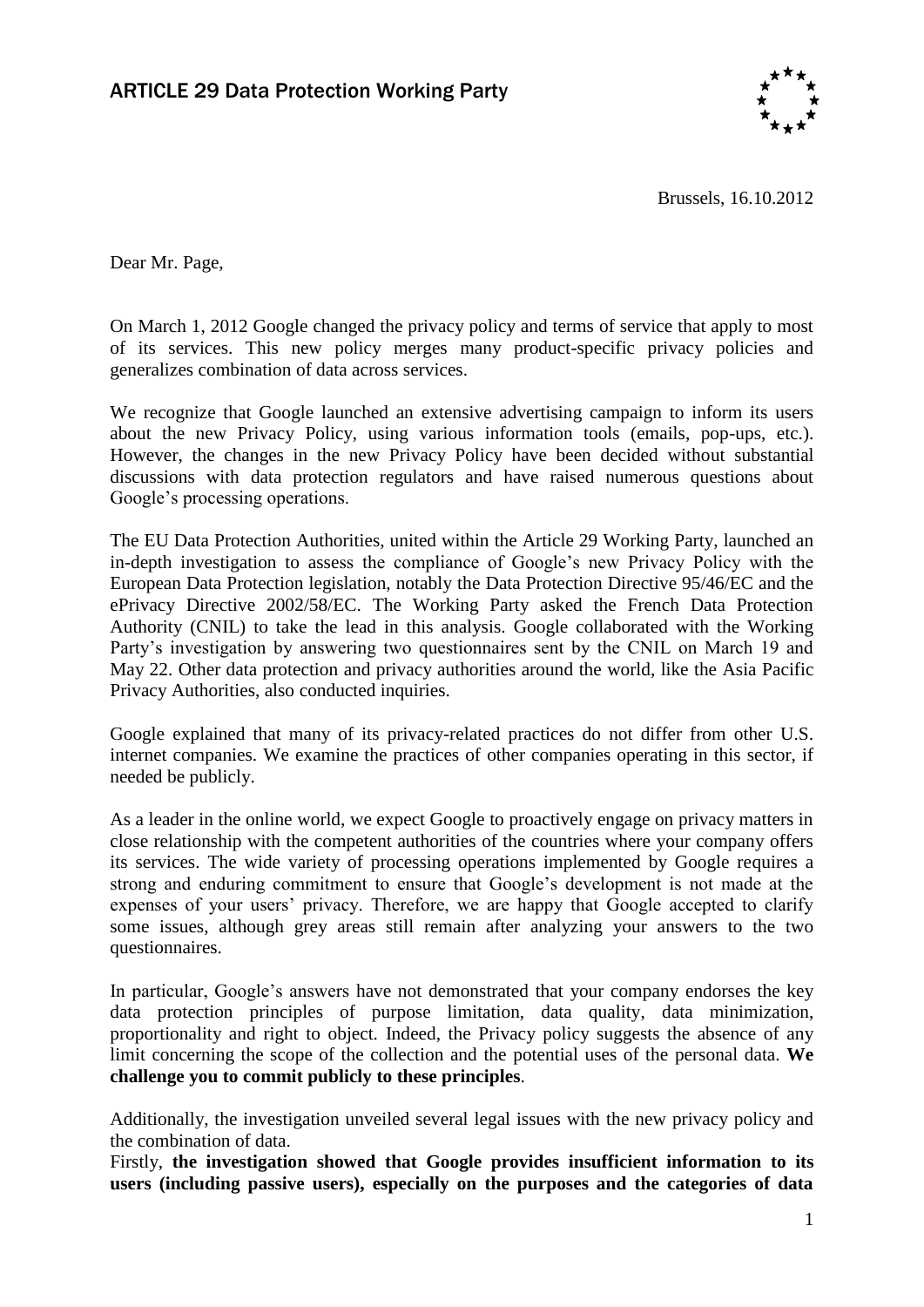**being processed.** As a result, a Google user is unable to determine which categories of data are processed in the service he uses, and for which purpose these data are processed. Internet companies should not develop privacy notices that are too complex, law-oriented or excessively long. However, the search for simplicity should not lead internet companies to avoid the respect of their duties. We require from all large and global companies that they detail and differentiate their processing operations.

Secondly, **the investigation confirmed our concerns about the combination of data across services.** The new Privacy Policy allows Google to combine almost any data from any services for any purposes. Combination of data, like any other processing of personal data, requires an appropriate legal ground and should not be incompatible with the purpose for which these data were collected. For some of the purposes related to the combination of data and which are further elaborated in the appendix, Google does not collect the unambiguous consent of the user, the protection of the individual's fundamental rights and freedoms overrides Google's legitimate interests to collect such a large database, and no contract justifies this large combination of data. Google empowers itself to collect vast amounts of personal data about internet users, but Google has not demonstrated that this collection was proportionate to the purposes for which they are processed. Moreover, Google did not set any limits to the combination of data nor provide clear and comprehensive tools allowing its users to control it. Combining personal data on such a large scale creates high risks to the privacy of users. Therefore, Google should modify its practices when combining data across services for these purposes.

Other purposes are legitimate or based on consent, such as the provision of a service where the user requests the combination of data across services (e.g. access to the contacts in Calendar), security or academic research, even if improvements should be made with regard to the information provided.

Finally, Google failed to provide retention periods for the personal data it processes.

**As data protection regulators, we expect that Google takes the necessary steps to improve information and clarify the combination of data, and more generally ensure compliance with data protection laws and principles. To that end, we list below our practical recommendations**. You will also find a summary of the findings of the investigation and detailed recommendations in the appendix.

Regarding **information**, Google should disclose and detail how it processes personal data in each service and differentiate the purposes for each service and each category of data. In practice, Google could:

- Define an architecture of layered privacy notices with three levels:  $(1<sup>st</sup> level)$  inproduct privacy notices and interstitial notices,  $(2^{nd}$  level) the current privacy policy in an updated version,  $(3<sup>rd</sup> level)$  product-specific information;
- Develop interactive presentations that allow users to navigate easily through the content of the policies;
- Provide additional and precise information about data that have a significant impact on users (location, credit card data, unique device identifiers, telephony, biometrics)
- Adapt information to mobile users;
- Ensure that passive users are appropriately informed.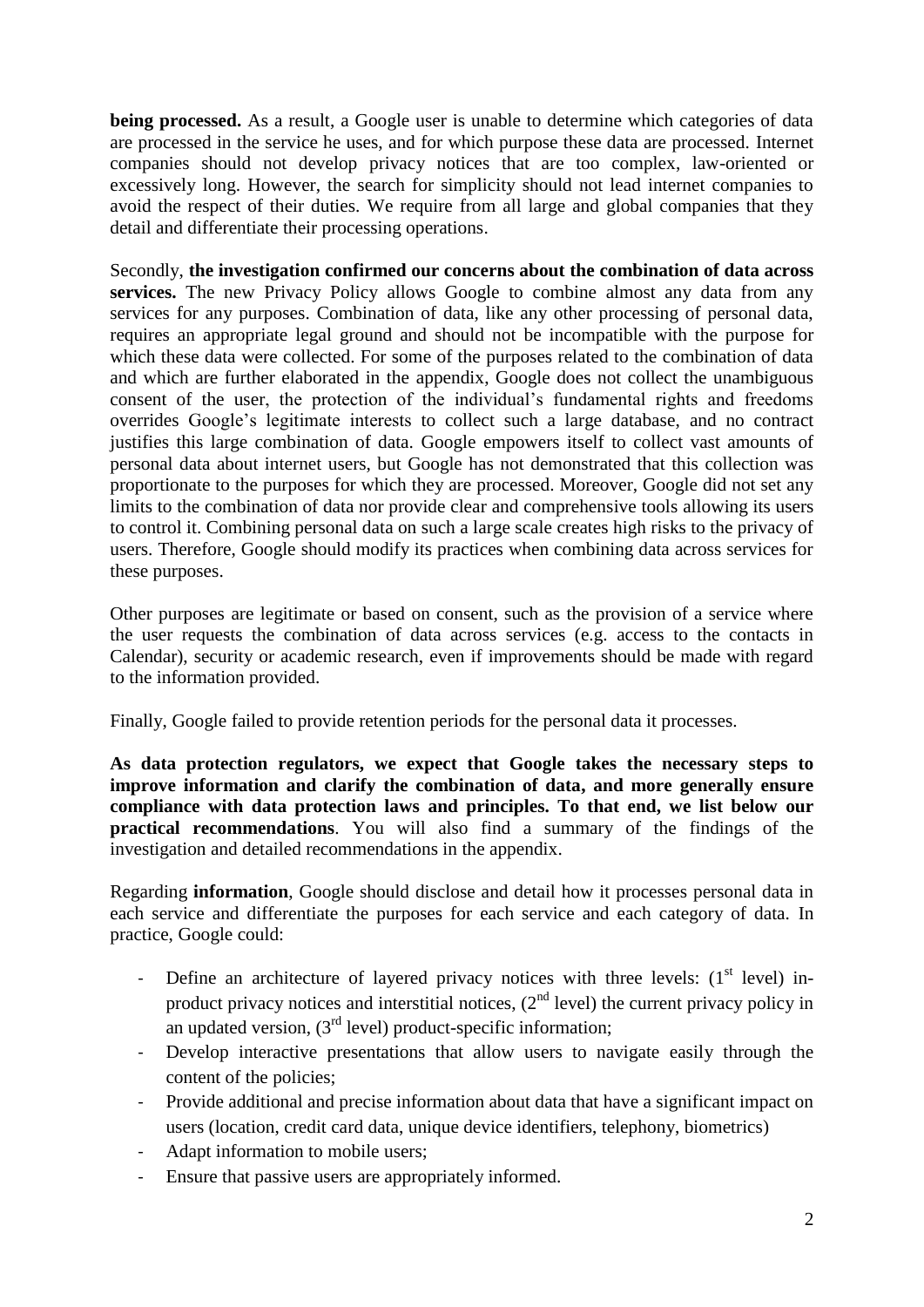The implementation of these recommendations would ensure comprehensive, non-invasive and clear information for the data subjects.

Regarding **combination of data**, Google should take action to clarify the purposes and means of the combination of data. In that perspective, Google should detail more clearly how data is combined across its services and develop new tools to give users more control over their personal data. This could be done by implementing the following controls (detailed in appendix):

- Simplify opt-out mechanisms for authenticated and non-authenticated users, and make them available in one place;
- Differentiate the purposes of the combination of data with appropriate tools;
- Collect explicit consent for the combination of data for certain purposes;
- Offer the possibility for authenticated users to control in which service they are logged in;
- Limit the combination of data for passive users;
- Implement Article 5(3) of the European ePrivacy Directive;
- Extend to all countries the process designed for Google Analytics in Germany.

We recognize Google's key role in the online world. Our recommendations do not seek to limit the company's ability to innovate and improve its products, but rather to strengthen users' trust and control, and to ensure compliance with data protection legislations and principles.

Finally, we encourage you to engage with data protection authorities when developing services with significant implications for privacy.

We would like you to send a response to the CNIL indicating how and within what timeframe Google will update its privacy policy and practices to implement our recommendations.

Yours sincerely,

Isabelle FALQUE-PIERROTIN (FR)

Jacob KOHNSTAMM (Chairman Article 29 Working Party + NL)

Eva SOUHRADA-KIRCHMAYER (AT)

E. souhade-hirde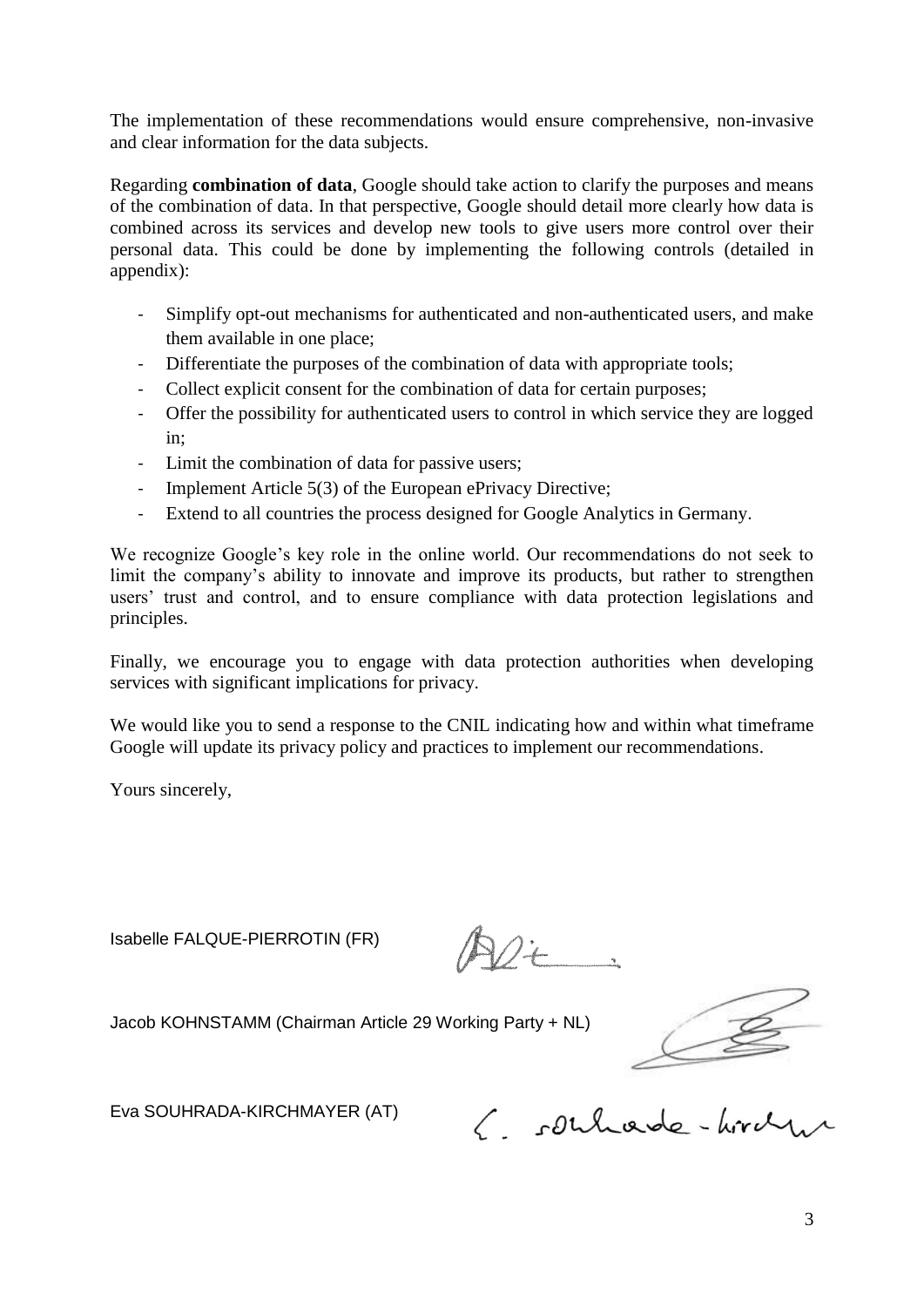Willem DEBEUCKELAERE (BE) Mariya Mateva<br>Krassimir DIMITROV (BG) Igor NEMEC (CZ) Peter SCHAAR (DE) Janni CHRISTOFFERSEN (DK) Stiina Luivrana<br><del>Viljar PEEP</del> (EE)<br>on behalf on <sup>2</sup>etros CHRISTOFOROS (ÉL) Stodigue José Luis RODRÍGUEZ ÁLVAREZ (ES) Reijo AARNIO (FI) Billy HAWKES (IE) de mi well the Antonello SORO (IT)

4